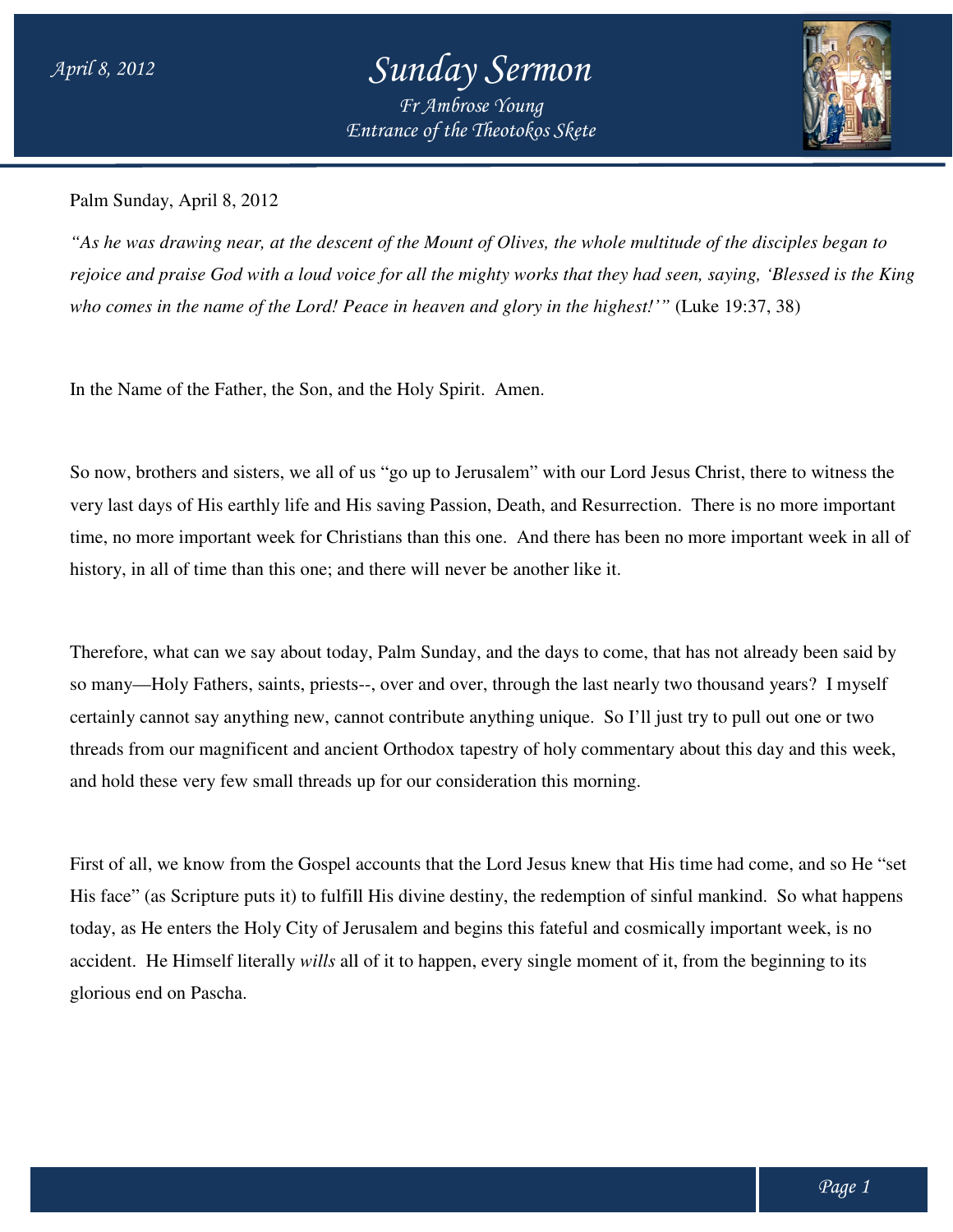## *Entrance of the Theotokos Skete Sunday Sermon Fr Ambrose Young*



But as He enters Jerusalem on a donkey, there was absolutely no doubt what His own disciples were thinking But as He enters Jerusalem on a donkey, there was absolutely no doubt what His own disciples were thinking<br>about. They were exultantly remembering the prophecy from the Old Testament, which they were now seeing fulfilled before their very eyes:

"Rejoice greatly, O daughter of Zion! Shout aloud, O daughter of Jerusalem! Lo, your king comes to you;<br>triumphant and victorious is he, humble and riding on an ass, on a colt, the foal of an ass." (Zechariah 9:9 *triumphant and victorious is he, humble and riding on an ass, on a colt, the foal of an ass."* (Zechariah 9:9)

In other words, the long, long awaited Messiah had now come to His Holy City, and they, the disciples, were accompanying Him on this triumph. Of course, *they* were expecting Him to begin to rule the Jews from this day on, as a triumphant King who would expel the Roman conquerors. As another writer has put it, they had visions of greatness dancing in their heads! But they had already forgotten what the Lord told them about what He must accomplish, and how He would die and be raised again, when He said things like this: "I must go on my way *today and tomorrow and the day following; for it cannot be that a prophet should perish away from Jerusalem."* (Luke 13:33) And this:

*"Behold, we are going up to Jerusalem, and everything that is written of the Son of man by the prophets will be accomplished. For he will be delivered to the Gentiles, and will be mocked and shamefully treated and spit upon; they will scourge him and kill him." following; for it cannot be that a prophet should perish away from Jerusal*<br> *following* the prophets.<br> *following the going up to Jerusalem, and everything that is written of the Son of man by the prophets will<br>
<i>hed. Fo* 

Because Christ was God as well as Man, He foreknew all of the details of this frightful coming week. He already knew that there would be no quick death for Him, but a lingering, savage, and vicious torture, with suffering such as no man would ever seek of his own will. And He knew the precise details of this suffering, too. He foresaw the terrible scourging, the crown of thorns, the mocking and the spitting, the cross, the nails, and the spear. He saw it all. That was because of as God He is all-knowing, omniscient. But as man He also saw how very *hard* all of this would be, how much pain there would be, the humiliation, the blood, the wounds—and in His human nature He trembled. God as well as Man, He foreknew all of the details of this frightful coming week. He<br>ere would be no quick death for Him, but a lingering, savage, and vicious torture, with<br>man would ever seek of his own will. And He knew

wounds—and in His human nature He trembled.<br>Brothers and Sisters, on this Palm Sunday let the Lord's journey up to Jerusalem be our journey too. And let His journey through this awesome and difficult week also be our journey. Let us keep this week truly according to